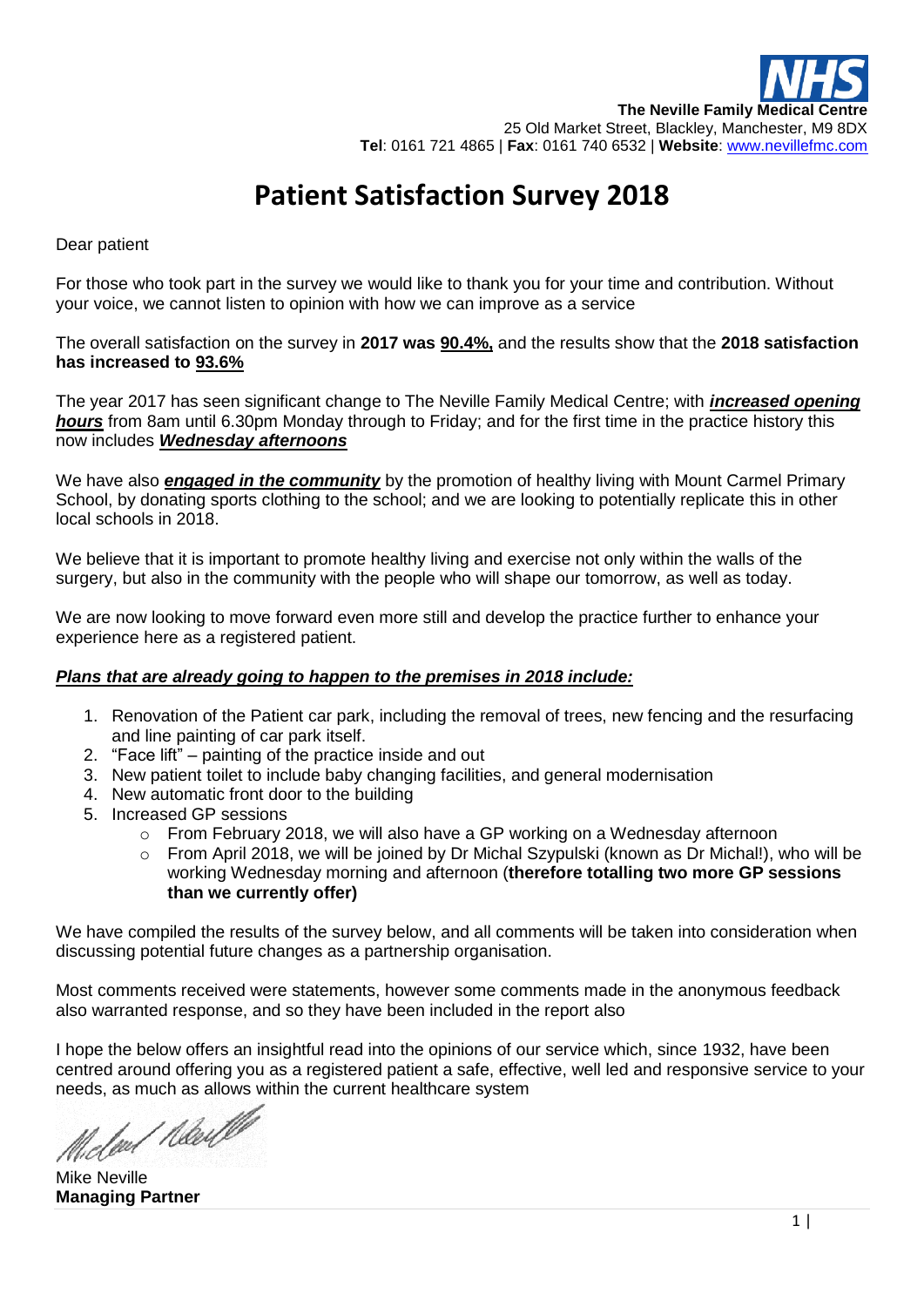**The Neville Family Medical Centre** 25 Old Market Street, Blackley, Manchester, M9 8DX **Tel**: 0161 721 4865 | **Fax**: 0161 740 6532 | **Website**: [www.nevillefmc.com](http://www.nevillefmc.com/)

# **Contents**

| <b>Section</b> | <b>Title</b>                                                       | Page |
|----------------|--------------------------------------------------------------------|------|
| 1              | Demography                                                         |      |
| $\overline{2}$ | Our performance                                                    | 6    |
| 3              | Comments made about the service<br>(including answers to questions | 11   |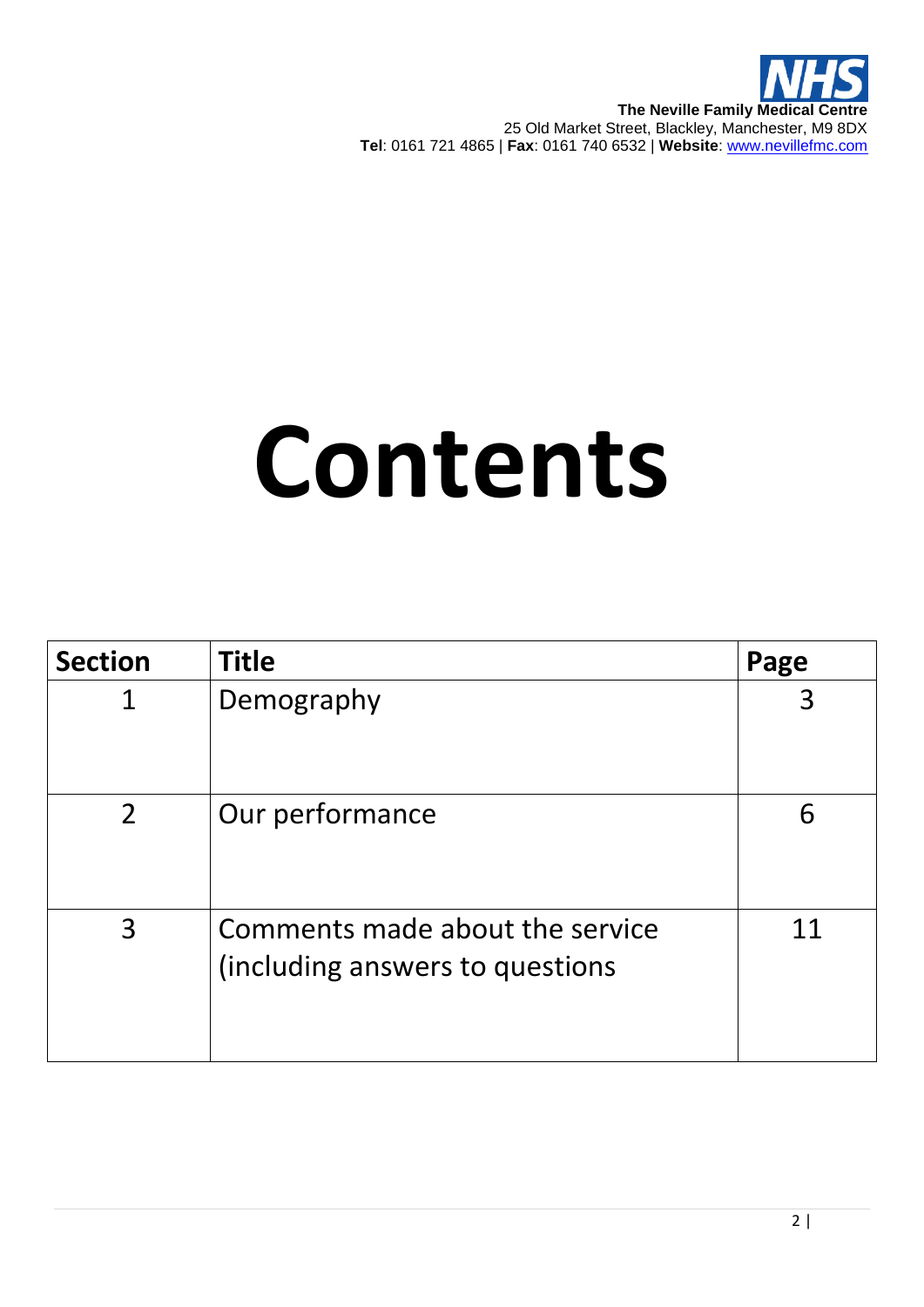

## **Section 1 – Demography**

#### **1) Gender**



#### **2) Age range**

| Under 16 | $0 \mid 16-24$ | $3 \mid 25 - 40$ |  |
|----------|----------------|------------------|--|
| 11-55    | 56-65          | $55+$            |  |

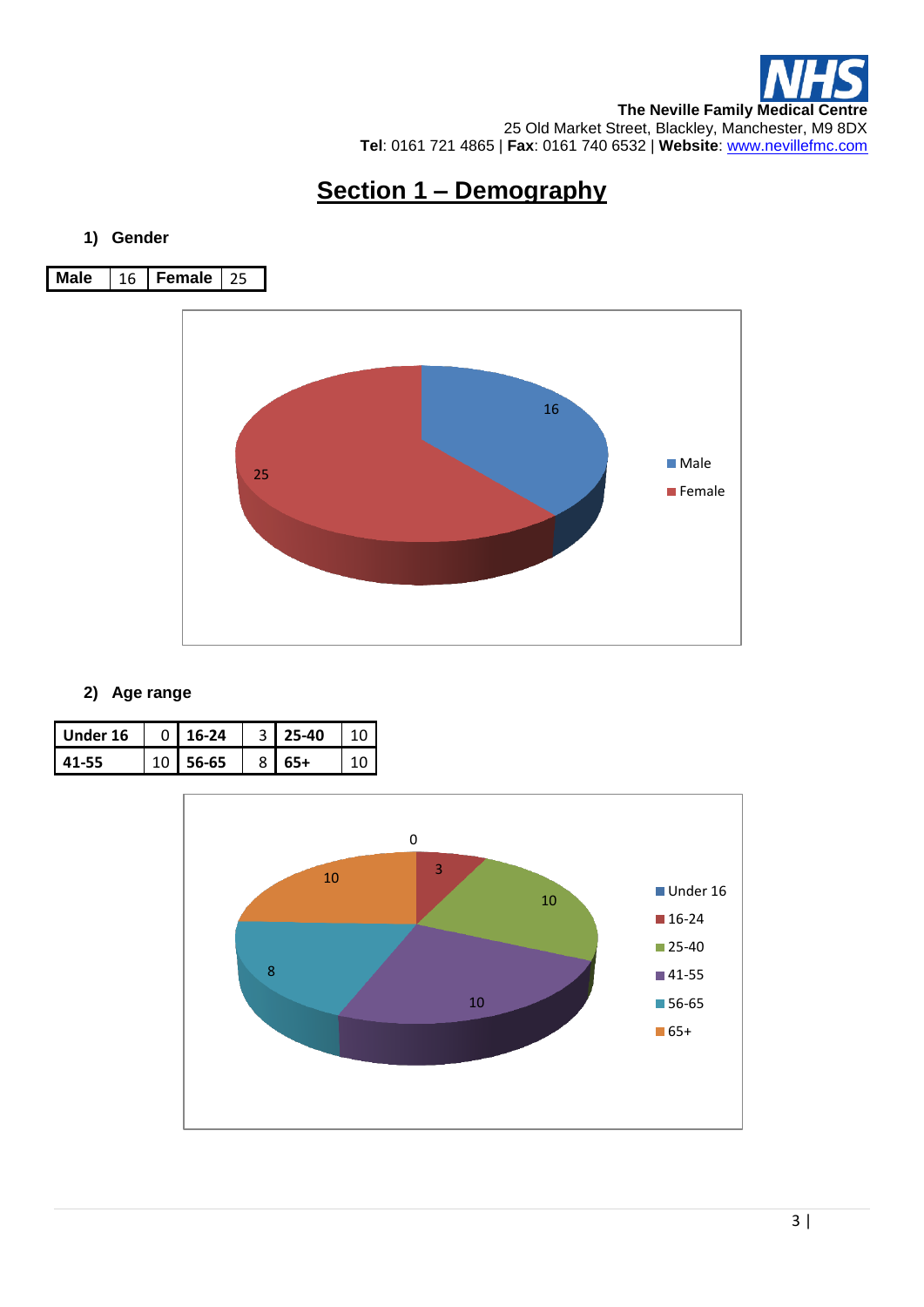

#### **3) Ethnicity**

| White | <b>British</b> | 36 | Mixed | W&B Car | Asian | Indian    | <b>Black</b> | African | Other | Arab  |  |
|-------|----------------|----|-------|---------|-------|-----------|--------------|---------|-------|-------|--|
|       | Irish          |    |       | W&B Afr |       | Pakistani |              | Caribb  |       | Other |  |
|       | Gypsy          |    |       | W& A    |       | Banglad   |              | Other   |       |       |  |
|       | Other          |    |       | Other   |       | Chinese   |              |         |       |       |  |
|       |                |    |       |         |       | Other     |              |         |       |       |  |

#### **Other category comments:** 1 x Czech



#### **4) Employment Status**

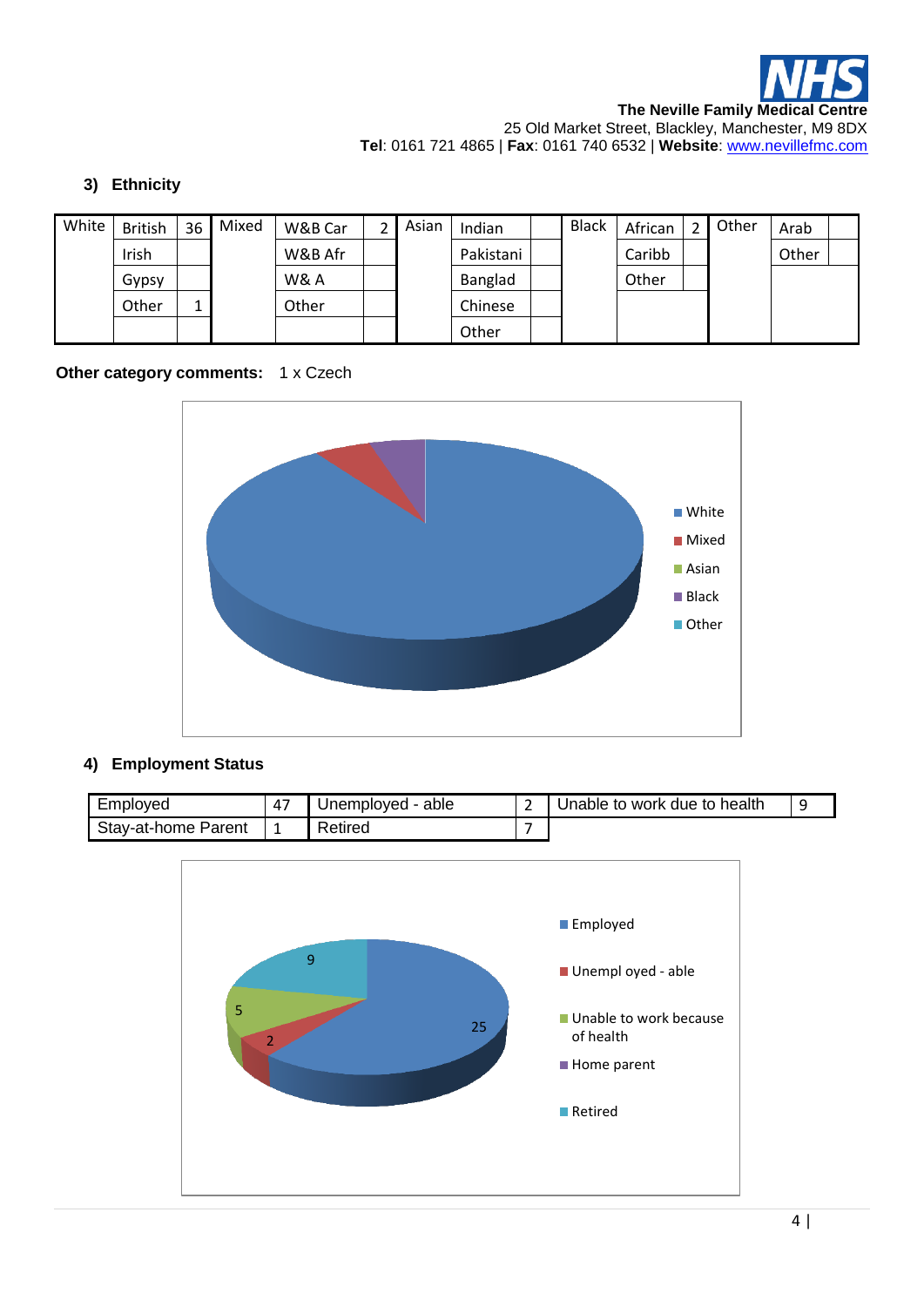#### **5) Do you consider yourself disabled?**







#### **6) Do you suffer from a Long Term Condition?**

|  |  | Heart   Diabetes   Respiratory   MH   Muscular Skeletal   Neurological   Other   None |  |  |
|--|--|---------------------------------------------------------------------------------------|--|--|
|  |  |                                                                                       |  |  |

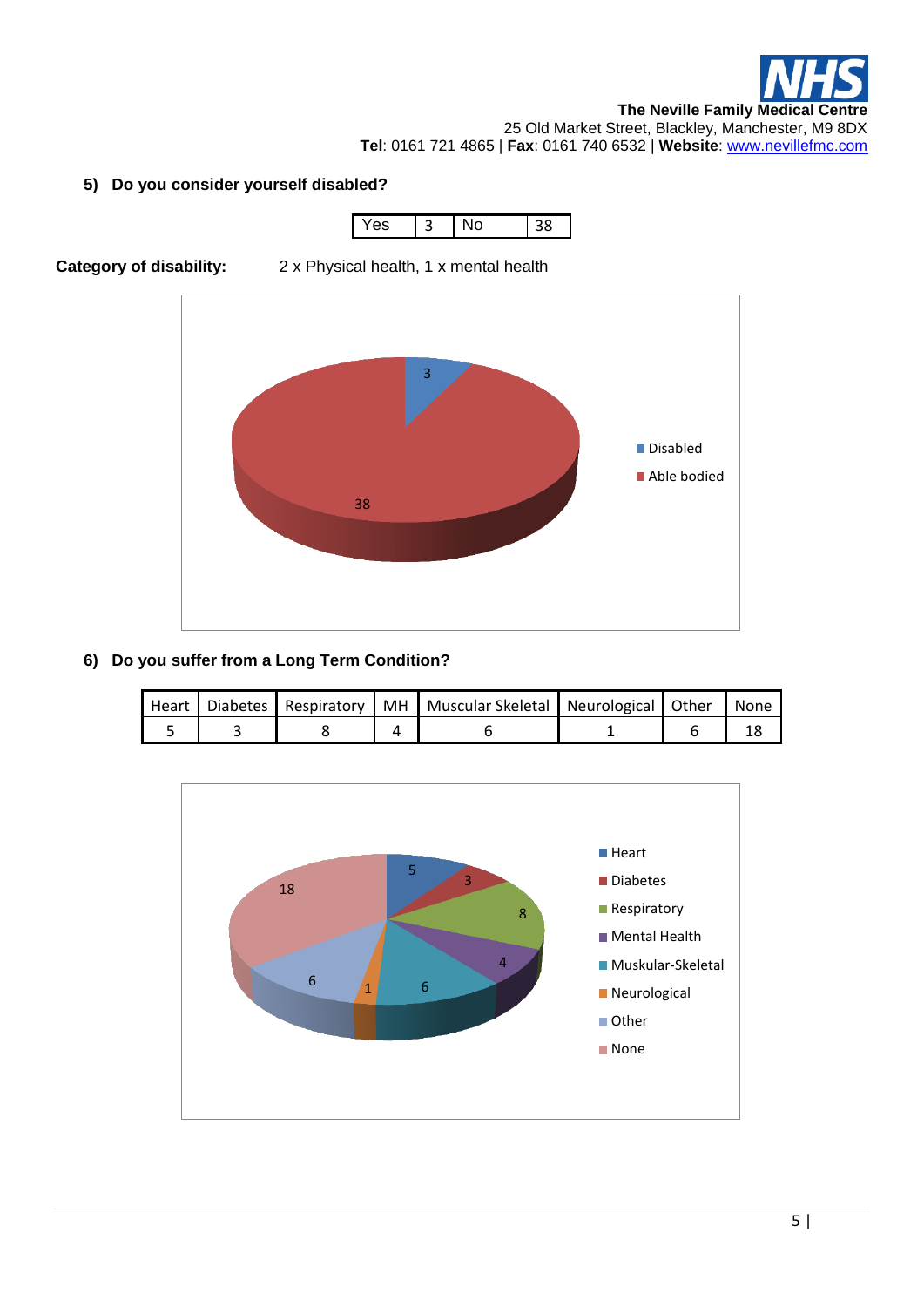## **Section 2 – Our performance**

| Area                                | <b>Excellent</b> | <b>Very Good</b> | Good | Fair | Poor | No answer |
|-------------------------------------|------------------|------------------|------|------|------|-----------|
| Ability to get through by telephone | 17               | 10               |      |      |      |           |



| Area                              | <b>Excellent</b> | Very Good | Good | Fair | Poor | No answer |
|-----------------------------------|------------------|-----------|------|------|------|-----------|
| How helpful are the receptionists | 23               |           |      |      |      |           |

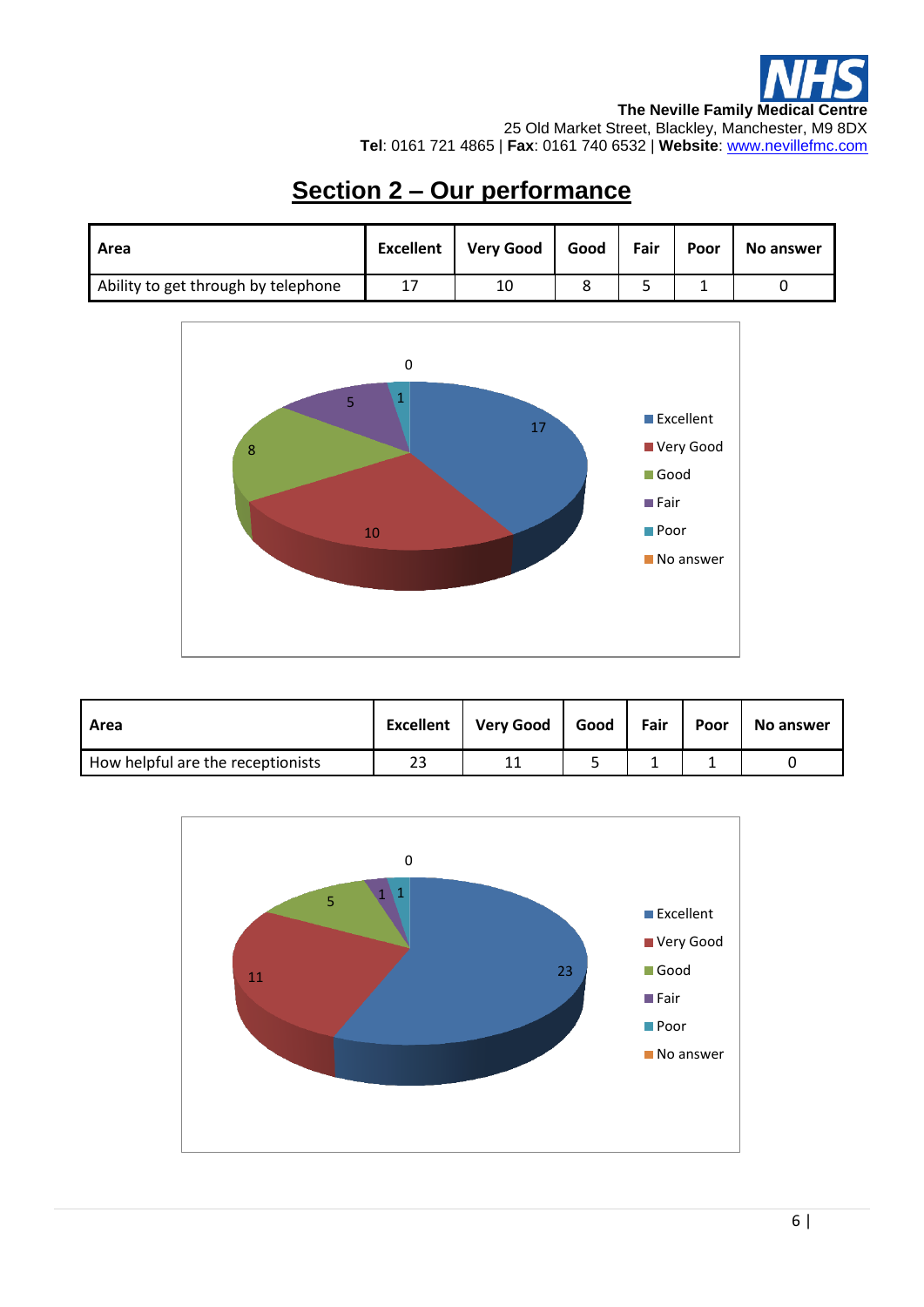| Area                          | <b>Excellent</b> | Very Good   Good   Fair |  | Poor | <b>No answer</b> |
|-------------------------------|------------------|-------------------------|--|------|------------------|
| Opening hours of the practice | 19               | 14                      |  |      |                  |



| Area                           | <b>Excellent</b> | Very Good | Good | Fair | Poor | No answer |
|--------------------------------|------------------|-----------|------|------|------|-----------|
| How easy it is to see a Doctor | 15               |           |      |      |      |           |

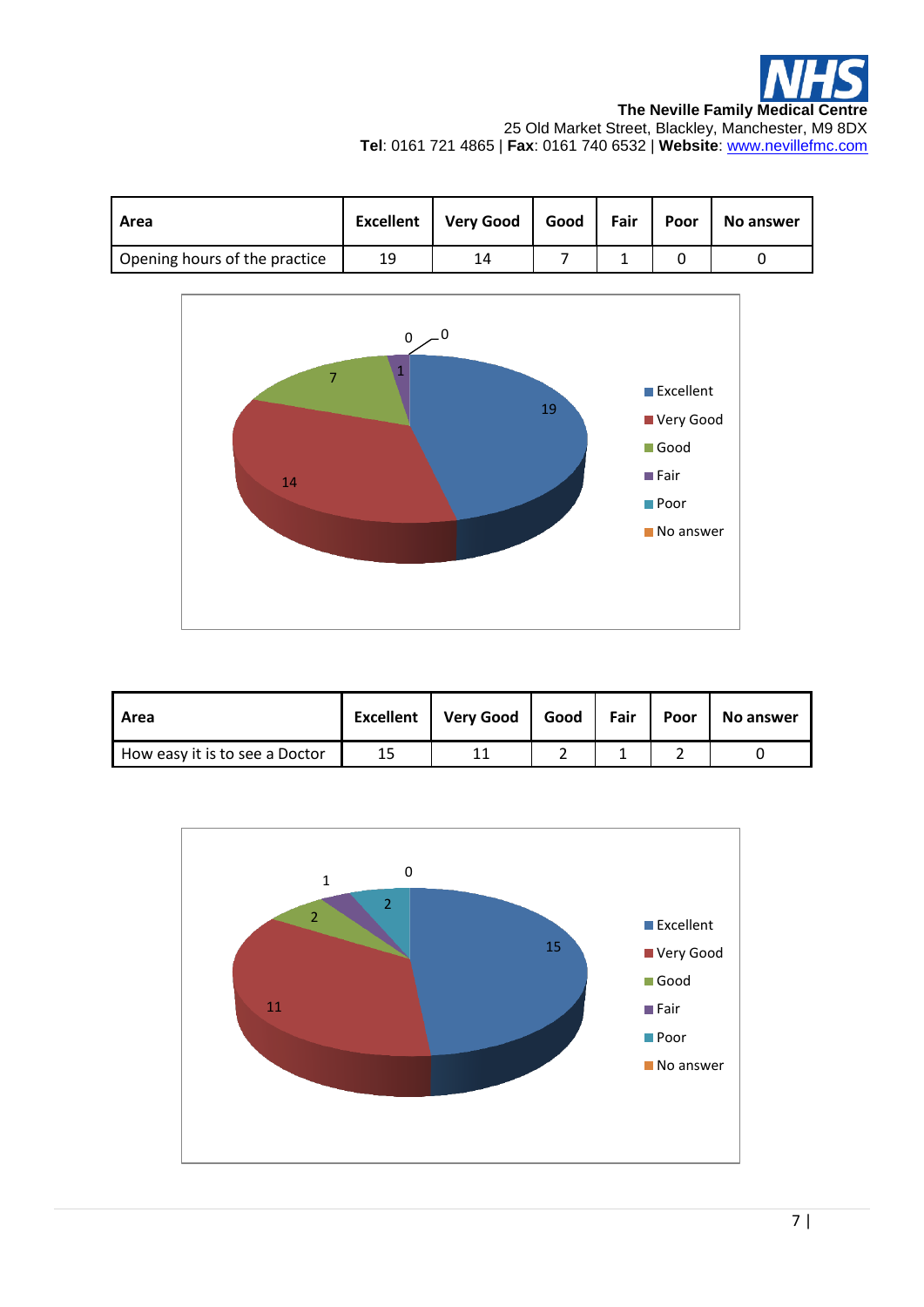

**The Neville Family Medical Centre**

25 Old Market Street, Blackley, Manchester, M9 8DX **Tel**: 0161 721 4865 | **Fax**: 0161 740 6532 | **Website**: [www.nevillefmc.com](http://www.nevillefmc.com/)

| Area                 | <b>Excellent</b> | Very Good | Good | Fair | Poor | No answer |
|----------------------|------------------|-----------|------|------|------|-----------|
| <b>Waiting times</b> | 11               |           |      |      |      |           |



| Area                                          | <b>Excellent</b> | <b>Very Good</b> | Good | Fair | Poor | <b>No answer</b> |
|-----------------------------------------------|------------------|------------------|------|------|------|------------------|
| Quality of care by Doctor during consultation | 15               | 18               |      |      |      |                  |

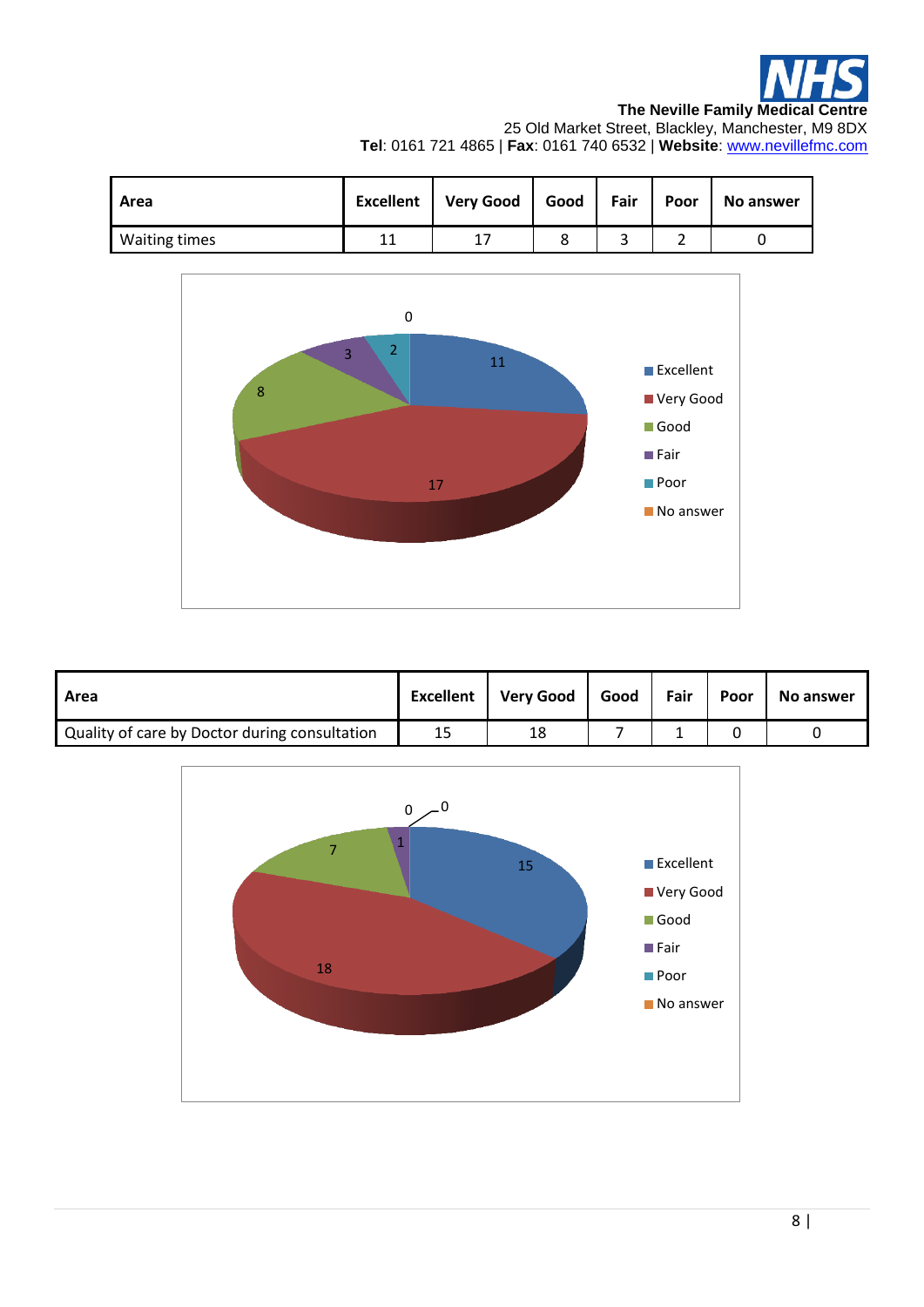

**The Neville Family Medical Centre**

25 Old Market Street, Blackley, Manchester, M9 8DX **Tel**: 0161 721 4865 | **Fax**: 0161 740 6532 | **Website**: [www.nevillefmc.com](http://www.nevillefmc.com/)

| Area                                         | <b>Excellent</b> | Very Good   Good | Fair | Poor | <b>No answer</b> |
|----------------------------------------------|------------------|------------------|------|------|------------------|
| Quality of care by Nurse during consultation |                  | 16               |      |      |                  |



| Area                                               | Excellent | <b>Very Good</b> | Good | Fair | Poor | <b>No answer</b> |
|----------------------------------------------------|-----------|------------------|------|------|------|------------------|
| Quality of the services provided by the<br>Surgery | 17        | 16               |      |      |      |                  |

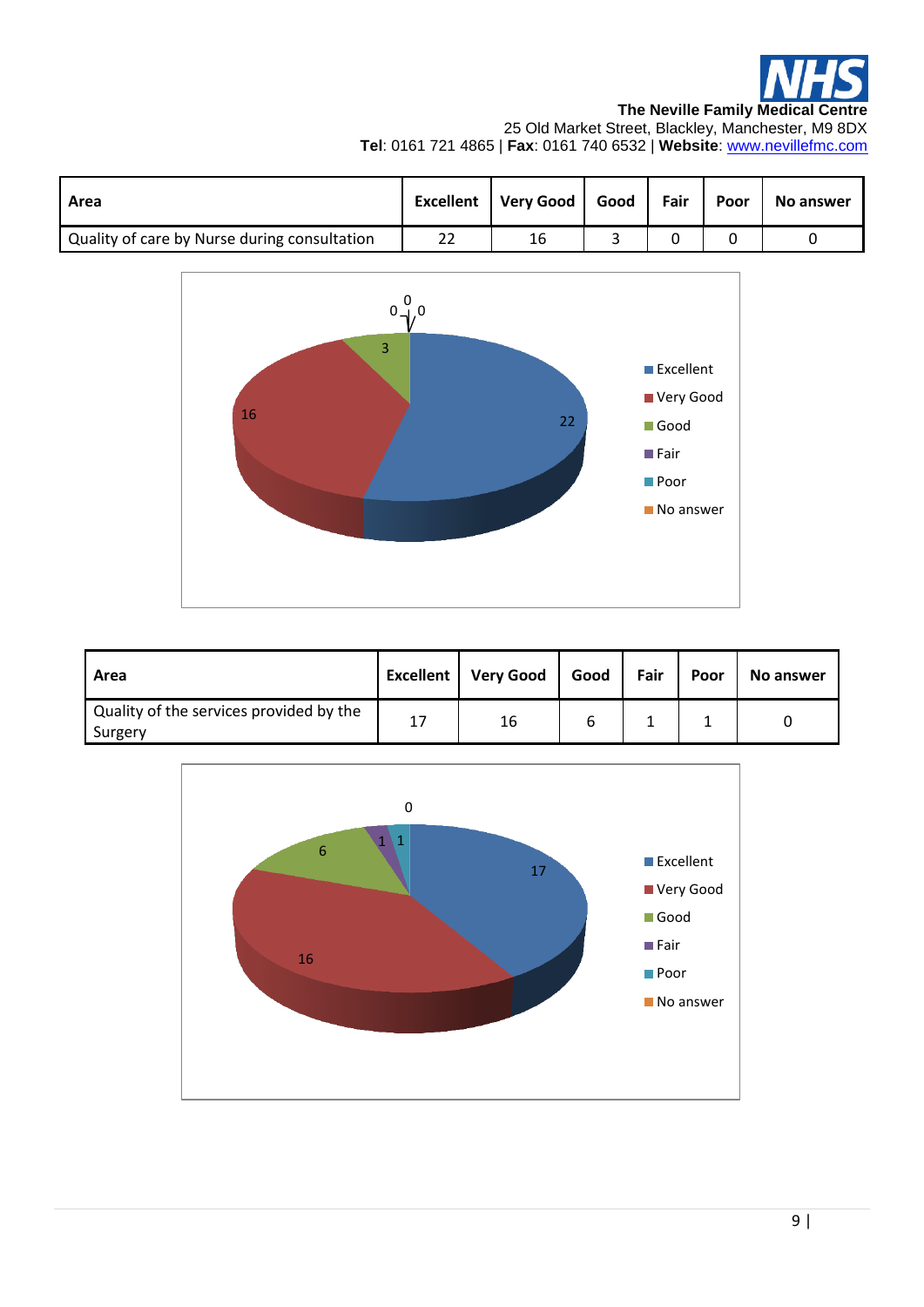

**The Neville Family Medical Centre** 25 Old Market Street, Blackley, Manchester, M9 8DX

**Tel**: 0161 721 4865 | **Fax**: 0161 740 6532 | **Website**: [www.nevillefmc.com](http://www.nevillefmc.com/)

| Area                                                                                         | <b>Excellent</b> | <b>Very Good</b> | Good | Fair   Poor | <b>No answer</b> |
|----------------------------------------------------------------------------------------------|------------------|------------------|------|-------------|------------------|
| Accessibility of the practice (how easy is it to get<br>treated/order your prescription etc) | 21               | 11               |      |             |                  |



# **Overall satisfaction of the practice services**

| Excellent | <b>Very Good</b> | Good   | Fair  | Poor |
|-----------|------------------|--------|-------|------|
| 44.57%    | 34.54%           | 14.48% | 4.18% |      |



Overall satisfaction shows a *93.59% satisfaction rate* of the service users noting good or above across all queried categories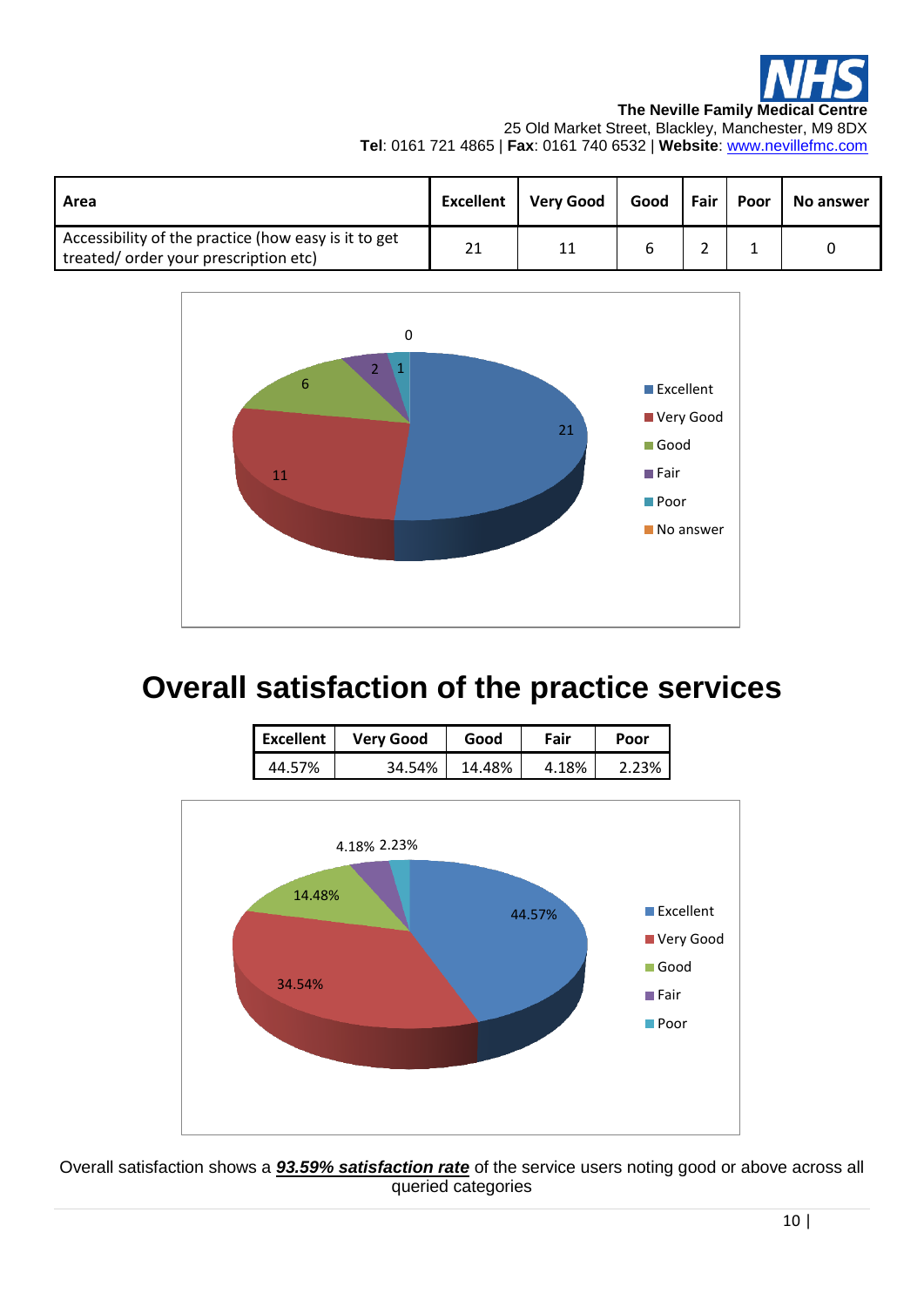### **Section 3 –Comments and questions made about the practice**

- **1. The practice appears to be going from strength to strength and a lot of good changes have already been made**
- **2. Always helpful, no problems with appointments**
- **3. A good service with helpful staff**
- **4. Staff are excellent and very helpful; Doctors and Nurses are very easy to talk**
- **5. Very happy with the service at the medical centre**
- **6. I am very happy with most of the service I receive, most of the receptionists are very helpful.**
- **7. Not very happy with the phone system. All you get is press 1 or 2. One night I was trying for an hour to speak to a receptionist**

Thank you for bringing this to our attention. As you may have recognised when you now call the practice, the telephony system received a long over-due upgrade; with the last one being over a decade ago!

Like with any new system, we always envisaged that there may be teething problems with the set up, and we are working with the telephony to iron out some technical issues.

It is worth noting however that the reason why the options were put in to action was so that you would be able to speak to an individual best suited to deal with your queries. E.g. regarding a referral; booking an appointment; to query test results; or to speak to a receptionist.

There are currently multiple phone lines set up to be able to answer the phone depending on your query, however we will continue to work with the telephony company to minimise the potential of the above query happening in the future

- **8. I am more than pleased with Dr Fazal after Dr Neville. I never thought I would find another like him and until now I haven't. I cannot praise him enough, pleasant, kind and caring. Very pleased and think the late Dr Neville would be too.**
- **9. I receive a very good service from all medical staff**
- **10. I think there is a lot of time restrictions as to when to come into the surgery to get an appointment. Patients should be able to get slots over the phone. This enables us to have an estimated waiting time.**

Patients are able to receive a set time over the phone for all afternoon appointments, and the phone lines open at 8am for these appointments

Regarding the morning surgery, we did actually trial this suggestion previously, however we found that it increased the number of people who did not turn up to the timed appointment; which in turn created less availability for patients who needed to be seen.